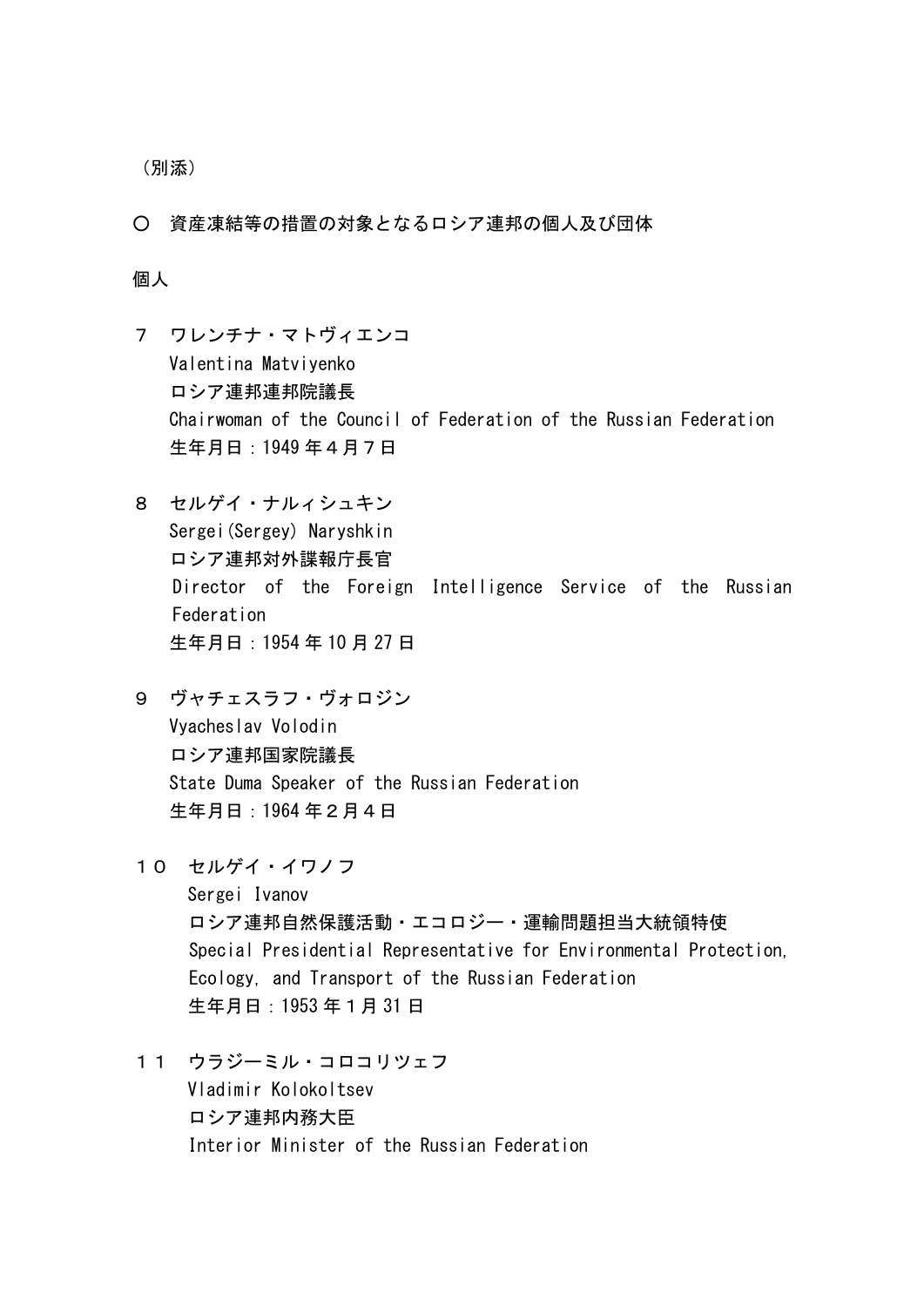生年月日:1961 年5月 11 日

- 12 アレクサンドル・ボルトニコフ Aleksandr Bortnikov ロシア連邦保安庁長官 Director of the Federal Security Service of the Russian Federation 生年月日:1951 年 11 月 15 日
- 13 デニス・ボルトニコフ Denis Bortnikov 対外貿易銀行副総裁 Deputy President of VTB Bank 生年月日:1974 年 11 月 19 日
- 14 イーゴリ・クラスノフ

Igor Krasnov ロシア連邦検事総長 Prosecutor General of the Russian Federation 生年月日:1975 年 12 月 24 日

15 イーゴリ・ショゴレフ

Igor Shchegolev ロシア連邦中央連邦管区大統領全権代表 Presidential Plenipotentiary Envoy to the Central Federal District of the Russian Federation 生年月日:1965 年 11 月 10 日

- 16 ヴィクトル・ゾロトフ Viktor Zolotov ロシア連邦国家親衛軍庁長官兼連邦国家親衛軍総司令官 Director of the Federal Service of National Guard Troops and Commander of the National Guard Troops of the Russian Federation 生年月日:1954 年1月 27 日
- 17 イーゴリ・セーチン Igor Sechin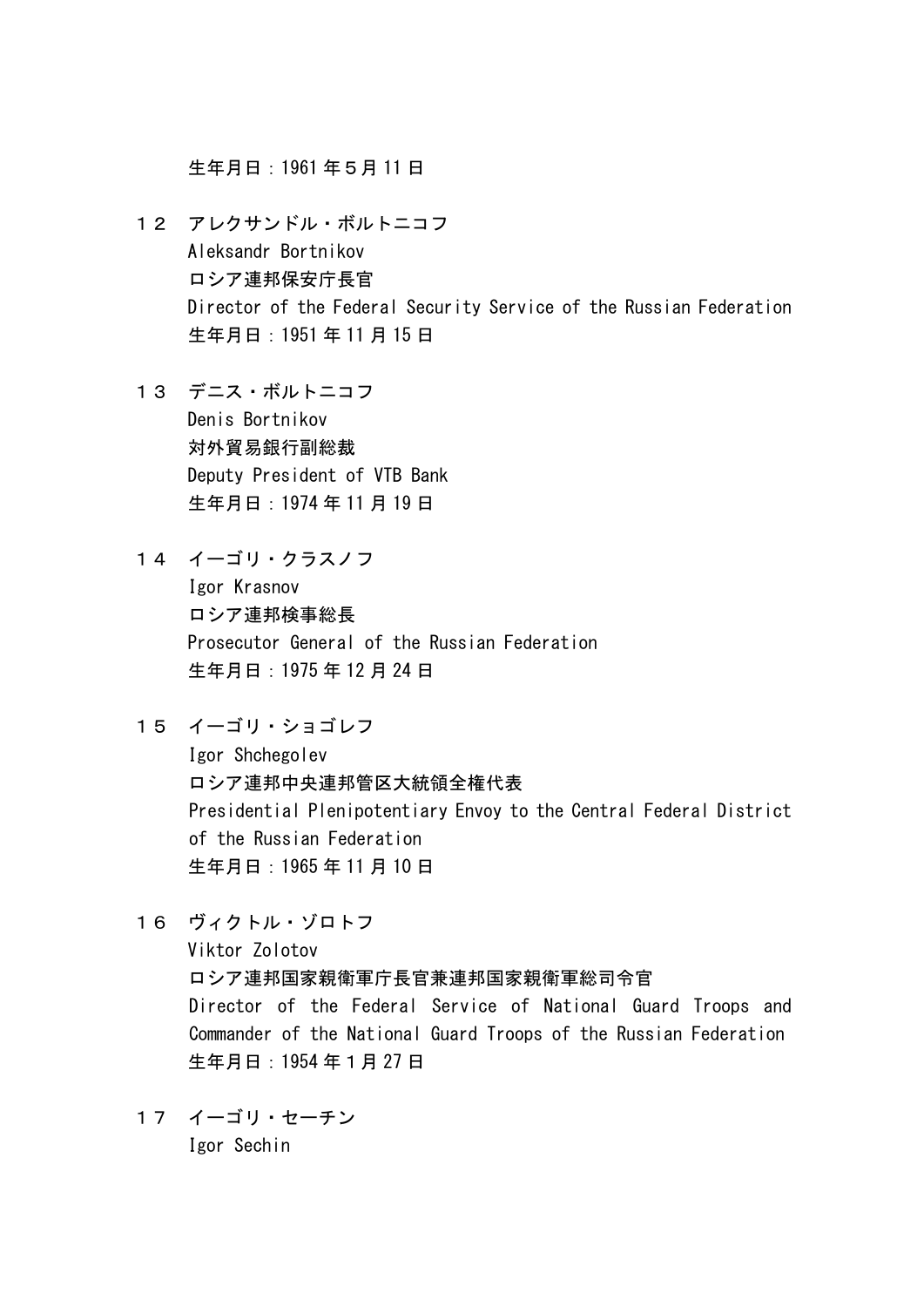ロスネフチ CEO

The Chief Executive Officer (CEO), Chairman of the Management Board, and Deputy Chairman of the Board of Directors of Rosneft 生年月日:1960 年9月7日

- 18 ユーリー・コヴァリチュク Yuri Kovalchuk バンク・ロシア筆頭株主 The largest single shareholder of Bank Rossiya 生年月日:1951 年 7 月 25 日
- 19 アンドレイ・コスティン Andrei(Andrey) Kostin 対外貿易銀行総裁 President-Chairman of VTB Bank 生年月日:1956 年9月 21 日
- 20 アルカディ・ローテンベルグ Arkady Rotenberg S.G.M.グループ創設者 Founder of Stroygazmontazh (S.G.M. group) 生年月日:1951 年 12 月 15 日
- 21 セルゲイ・チェメゾフ Sergei Chemezov ロステク社長 CEO of the Russian weapons and metals conglomerate Rostec 生年月日:1952 年8月 20 日
- 22 ピョートル・フラトコフ Petr(Peter) Fradkov プロムスヴャジバンク頭取 Chairman and CEO of Promsvyazbank 生年月日:1978 年2月7日
- 23 コンスタンチン・マロフェーエフ